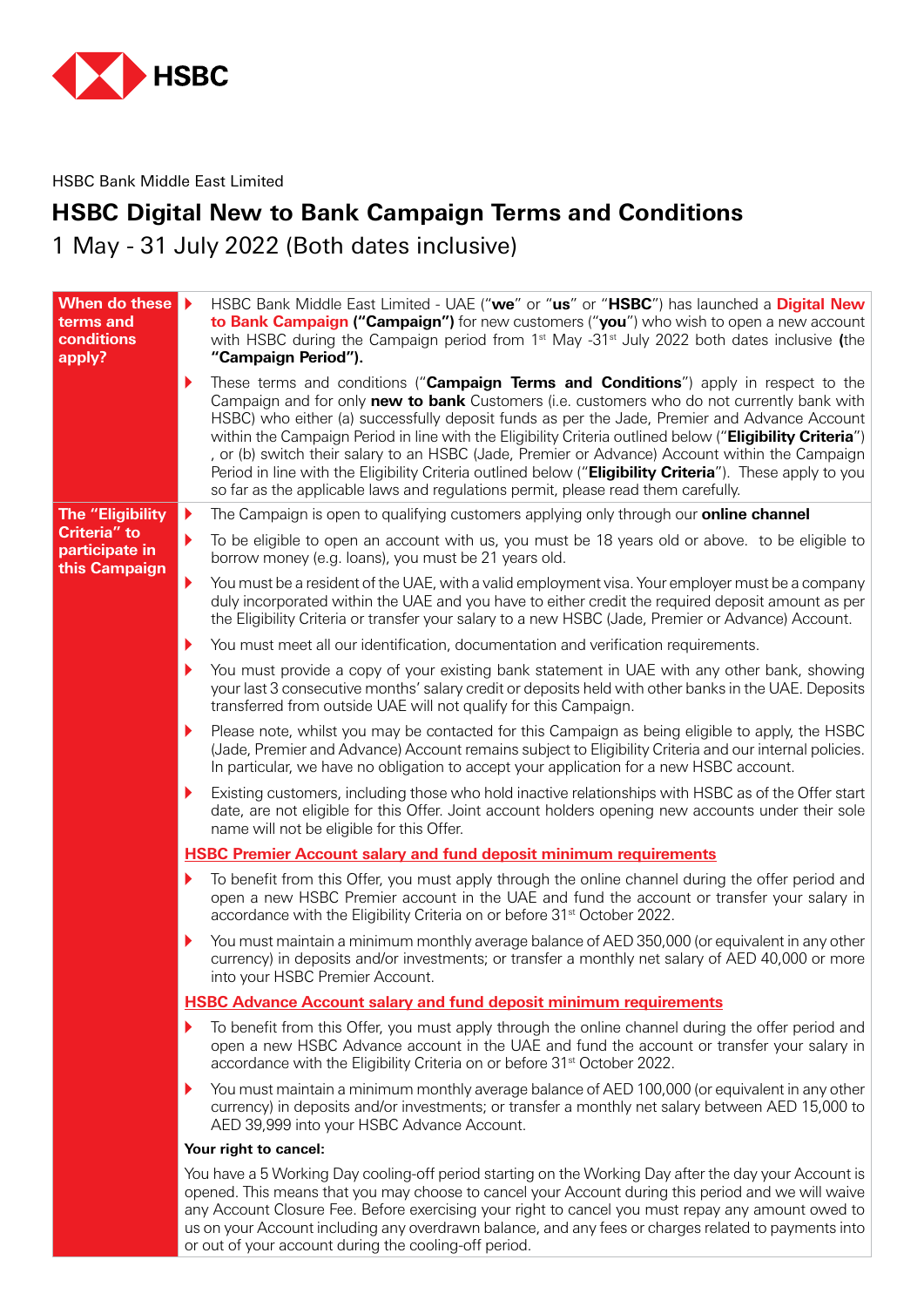| <b>What is the</b><br><b>Offer and</b>                                                                                                   | Eligible customers for either salary or deposit criteria, will be rewarded an Amazon ae gift card worth<br>AED 1,000, only once, upon meeting the below terms.                                                                                                                                                                                                                                                                                 |  |  |  |  |  |  |
|------------------------------------------------------------------------------------------------------------------------------------------|------------------------------------------------------------------------------------------------------------------------------------------------------------------------------------------------------------------------------------------------------------------------------------------------------------------------------------------------------------------------------------------------------------------------------------------------|--|--|--|--|--|--|
| when and how<br>you will recive                                                                                                          | When will you be able to avail the Amazon.ae gift card?                                                                                                                                                                                                                                                                                                                                                                                        |  |  |  |  |  |  |
| it?                                                                                                                                      | Provided that you have met all requirements under the Campaign Terms and Conditions, you will be<br>eligible to avail Amazon.ae gift card worth AED 1,000 ("the Offer") as per the following:                                                                                                                                                                                                                                                  |  |  |  |  |  |  |
|                                                                                                                                          | Up to 90 calendar days after maintaining the eligible balance in your account for a minimum of<br>Þ<br>2 months and/or transferring a minimum of 2 consecutive eligible salaries into your account                                                                                                                                                                                                                                             |  |  |  |  |  |  |
|                                                                                                                                          | Please read the "Account Closure, Non Fulfillment of Deposit, or Interrupted Salary Transfers" section<br>below as there may be instances where you do not continue to meet the account requirements or these<br>terms whereby you will no longer be eligible for the Offer.                                                                                                                                                                   |  |  |  |  |  |  |
|                                                                                                                                          | How will you be able to avail the Amazon.ae gift card?                                                                                                                                                                                                                                                                                                                                                                                         |  |  |  |  |  |  |
|                                                                                                                                          | 1. Up to 90 calendar days after all requirements are met, you will receive an email from HSBC with<br>your Amazon.ae gift card code and link to Amazon.ae gift card T&Cs.                                                                                                                                                                                                                                                                      |  |  |  |  |  |  |
|                                                                                                                                          | Follow the link in the email to apply the code and redeem the amount to your Amazon.ae account<br>2.                                                                                                                                                                                                                                                                                                                                           |  |  |  |  |  |  |
|                                                                                                                                          | 3.<br>Gift cards are redeemable only for eligible items on Amazon.ae. Other restrictions apply. No resale,<br>replacements, or refunds, except as required by law. See full terms: amazon.ae/gc-legal. Gift card<br>balances must be used within 10 years of the date from issuance. You cannot transfer the gift cards<br>for value or redeem for cash. No service fees payable.                                                              |  |  |  |  |  |  |
|                                                                                                                                          | If you have any questions about redeeming your gift card, please visit amazon.ae/gc/redeem.                                                                                                                                                                                                                                                                                                                                                    |  |  |  |  |  |  |
|                                                                                                                                          | This Offer can be used in conjunction with HSBC New to Bank Customer Offer. However, it is not<br>▶<br>valid in conjunction with any other offer provided by HSBC to its' existing or new customers and<br>HSBC reserves the sole right to decide on whether you are eligible for this offer.                                                                                                                                                  |  |  |  |  |  |  |
|                                                                                                                                          | If you close your HSBC account within less than <b>180 calendar days</b> from your first funds deposit or<br>salary credit to your HSBC account, then:                                                                                                                                                                                                                                                                                         |  |  |  |  |  |  |
|                                                                                                                                          | You will no longer be eligible for the Offer if you have not yet received it; or<br>▶                                                                                                                                                                                                                                                                                                                                                          |  |  |  |  |  |  |
| <b>Account</b><br><b>Closure, Non</b><br><b>Fulfillment of</b><br>Deposit, or<br><b>Interrupted</b><br><b>Salary</b><br><b>Transfers</b> | Where you have received the Offer, HSBC reserves the right to reverse the Offer from any of your<br>▶<br>accounts or your credit cards held with HSBC without prior notification.                                                                                                                                                                                                                                                              |  |  |  |  |  |  |
|                                                                                                                                          | If you fail to maintain the required balance for a minimum of <b>6 months</b> , or if your balance falls below<br>minimum qualifying criteria from the date of your first deposit, or if you fail to transfer 6 consecutive<br>salary payments as per the required eligibility criteria, Or if your salary transfer is interrupted within<br>less than 180 calendar days from the date of your first salary credit to your HSBC account, then: |  |  |  |  |  |  |
|                                                                                                                                          | You will be no longer be eligible for the Offer if you have not yet received it; or<br>▶                                                                                                                                                                                                                                                                                                                                                       |  |  |  |  |  |  |
|                                                                                                                                          | Where you have received the Offer then HSBC reserves the right to reverse the amount from any<br>▶<br>one of your accounts or your credit cards held with HSBC without prior notification.                                                                                                                                                                                                                                                     |  |  |  |  |  |  |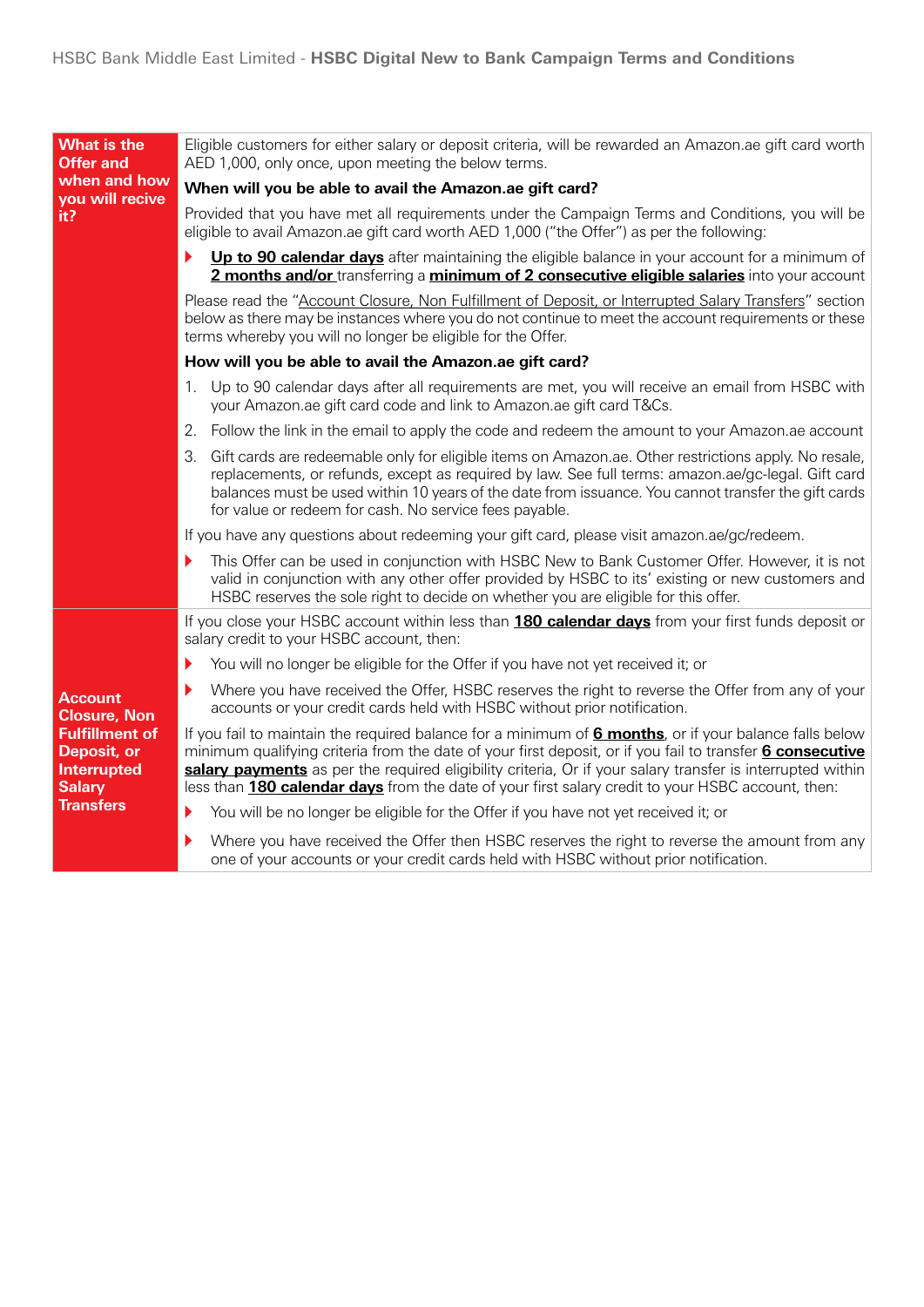| What else do I                                | Þ. | HSBC Staff are not eligible for this Offer.                                                                                                                                                                                                                                                                                                                                                                                                                                          |
|-----------------------------------------------|----|--------------------------------------------------------------------------------------------------------------------------------------------------------------------------------------------------------------------------------------------------------------------------------------------------------------------------------------------------------------------------------------------------------------------------------------------------------------------------------------|
| need to know<br>about the<br><b>Campaign?</b> | ▶  | We reserve the right at our discretion to alter or amend these Offer Terms and Conditions or end<br>the Offer at any time before 31 <sup>st</sup> July 2022 without prior notice to you. Our decisions on all matters<br>relating to the Offer shall be final and conclusive.                                                                                                                                                                                                        |
|                                               | Þ. | HSBC reserves the sole right to decide on whether you are eligible for this Offer or not.                                                                                                                                                                                                                                                                                                                                                                                            |
|                                               | Þ. | You agree to take part in any promotional activities reasonably requested by us if you qualify for the<br>Offer.                                                                                                                                                                                                                                                                                                                                                                     |
|                                               | Þ. | You consent to your data being stored, transferred and processed (either in UAE or overseas) by<br>HSBC, its group companies and its authorized third parties to contact you if you qualify the Offer.                                                                                                                                                                                                                                                                               |
|                                               | Þ. | Participating in this Offer does not grant entrants the right to use HSBC's name, logo or images<br>from or relating to the Offer without HSBC's explicit written approval. Entrants may not make<br>any public announcement regarding any other aspect of this Offer without HSBC's prior written<br>consent and any breach of this provision shall confer a right on the HSBC at HSBC's discretion not<br>to give the Amazon.ae Gift Card provided immediately and without notice. |
|                                               | Þ. | In addition to these Terms and Conditions, the HSBC Personal Banking General Terms and<br>Conditions (UAE), and all Product terms and conditions and third party terms and conditions shall<br>apply for any products applied for. For all rates, fees and charges (including overseas transactions)<br>as set out on the HSBC Schedule of Services and Tariffs, please visit our website at http://www.<br>hsbc.ae.                                                                 |
|                                               | Þ. | We will not be liable (to the extent permitted by law and regulation) for any loss or damage<br>arising out of organizing, holding or extending this Offer. This clause does not seek to exclude the<br>liability of HSBC for (a) death or personal injury caused by their negligence, (b) fraud or fraudulent<br>misrepresentation, and/or (c) any other matter for which it would be unlawful for them to exclude<br>or attempt to exclude their liability.                        |
|                                               | Þ. | These Offer Terms and Conditions shall be governed in all respects by the Federal laws of the United<br>Arab Emirates as applicable in the Emirate of Dubai. All disputes relating to these Offer Terms shall<br>be subject to the exclusive jurisdiction of the non-DIFC courts of Dubai, United Arab Emirates.                                                                                                                                                                     |

© Copyright. HSBC Bank Middle East Limited 2022 ALL RIGHTS RESERVED. No part of this publication may be reproduced, stored in a retrieval system, or transmitted, in any form or by any means, electronic, mechanical, photocopying, recording, or otherwise, without the prior written permission of HSBC Bank Middle East Limited. Issued by HSBC Bank Middle East Limited U.A.E Branch, PO Box 66, Dubai, U.A.E, regulated by the Central Bank of the U.A.E for the purposes of this promotion and lead regulated by the Dubai Financial Services Authority. CRN: TC043022.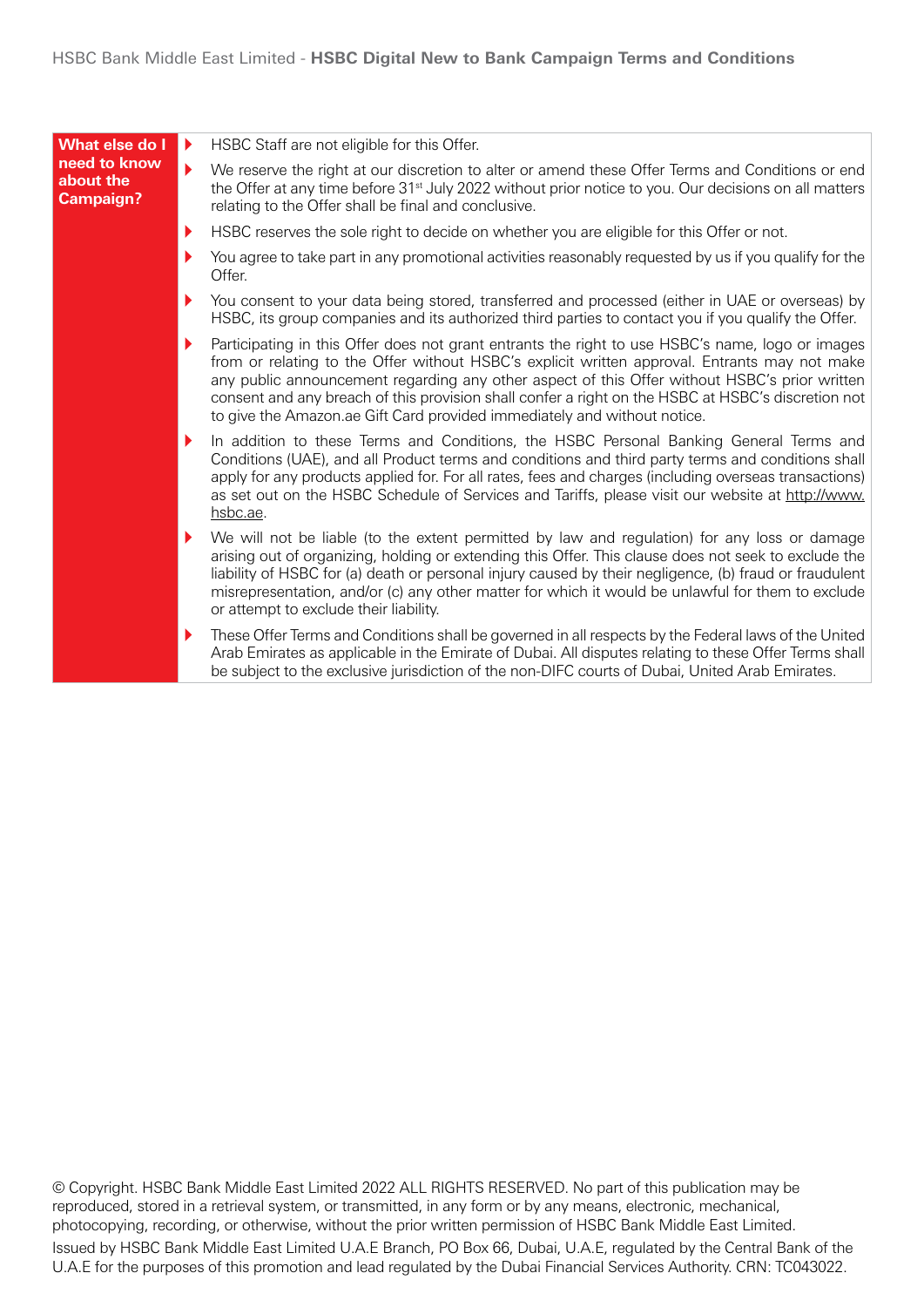

## بنك HSBC الشرق األوسط المحدود

## **شروط وأحكام عرض HSBC الرقمي الترويجي للعمالء الجدد لدى البنك** من ۱ مايو حتى ۳۱ يوليو ۲۰۲۲ (شاملاً كلا التاريخين)

| آطلق بنك HSBC الشرق الأوسط المحدود – الإمارات العربية المتحدة (" <b>نحن</b> " أو " <b>HSBC"</b> ) " <b>عرض</b><br>HSBC الرقمي الترويجي للعملاء الجدد لدى البنك" ("العرض") للعملاء الجدد ("أنت" أو "أنتم") ممن<br>يرغبون بفتح حسّاباتٍ جديدة لدى HSBC خلال فترة العرض الترويجي خلال الفترة من <b>١ مايو وحتى ٣١</b><br><b>يوليو ٢٠٢٢</b> ، شاملا كلا التاريخين (" <b>فترة العرض الترويجي</b> ").                                                                                                                                                                                                                                                                             | متی ستطبق هذه<br>الشروط والأدكام؟ |
|-----------------------------------------------------------------------------------------------------------------------------------------------------------------------------------------------------------------------------------------------------------------------------------------------------------------------------------------------------------------------------------------------------------------------------------------------------------------------------------------------------------------------------------------------------------------------------------------------------------------------------------------------------------------------------|-----------------------------------|
| تنطبق هذه الشروط والأِحكام (" <b>شروط وأحكام العرض الترويجي</b> ") على العرض الترويجي وعلي العملاء<br>الجحد لحي البنك فِقط (أي العملاء الذين لا يتعاملون حالياً من بنكُ HSBC) ممن ينجحون إما (أ) في<br>إيداع الأموال وفقا لمتطلبات حساباتِ Jade و Advance و Advance خلال فترة العرض الترويجي بُما<br>يُتماشَى مع معايير الأهلية المحددة أدناه (" <b>معايير الأهلية</b> ")، أو (ب) تحويل رواتبهم إلى حسابات (Jade أو<br>Premier أو Advance لدى HSBC خلال فترة العرض الترويجي بما يتماشى مع معايير الأهلية المحددة<br>أدناه (" <b>معايير الأهلية</b> "). وتنطبق هذه الشروط والأحكام عليكٌ بقدر ما يسمح به القانون واللوائح<br>التنظيمية المعمول بها، لذا يرجى قراءتها بعناية. |                                   |
| هذا العرض الترويجي متاح للعملاء المؤهلين الذين يتقدمون بطلباتهم عن طريق قناتنا الإلكترونية عبر<br>الانترنت.                                                                                                                                                                                                                                                                                                                                                                                                                                                                                                                                                                 | معايير الأهلية<br>للمشاركة في هذا |
| لكِي تكون مؤهلا لفتح حسابٍ لحينا، يجب أن يكون عمِرك ١٨ عاماً أو أكثر، ولتكون مؤهلاً للاقتراض<br>الأموال (مثل القروض)، يجب أن يكون عمرك ٢١ عاما.                                                                                                                                                                                                                                                                                                                                                                                                                                                                                                                             | <mark>العرض الترويجي؟</mark>      |
| يجب أن تكون مقيما في حولة الإمارات العربية المتحدة ولديك تأشيرة عمل سارية. ويجب أن تكون<br>جهة عملك شركة مؤسيِّسة حسبُ الأصول في دولة الإمارات العربية المتحدة، وأن تقومِ إما إيداع مبلغ<br>الوديعة المطلوب وفقا لمعايير الأهلية أو تحويل راتبكَ إلى حساب (Jade أو Premier أو Advance)<br>جدید لدی HSBC.                                                                                                                                                                                                                                                                                                                                                                    |                                   |
| يجب عليك استيفاء جميع متطلباتنا المتعلقة بالتحقق من الهوية ومستندات التوثيق.                                                                                                                                                                                                                                                                                                                                                                                                                                                                                                                                                                                                |                                   |
| يجب عليك تقحيم نسخة من كشف حسٍابك المصرفي الحالي لدى أي بنك آخر في حولةِ الإمارات العربية<br>المتحدة، مع إظهار إيداع راتبك لآخر ٣ أشهر متتالية أوّ الودائع المحتفظ بها لدى بنوك أخرى في الإمارات<br>العربية المتحدة. لن تكون الودائع المحولة من خارج الإمارات العربية المتحدة مؤهلة للاستفادة من هذا<br>العرض الترويجي.                                                                                                                                                                                                                                                                                                                                                     |                                   |
| يرجى الملاحظة أنه ِبينما قد يتم الاتصال بك بشأن هذا العرض الترويجي باعتِبارك مؤهلا لتقديم طلبك،<br>فإن حساب (Jade أو Advance) الحي HSBVC سيبقى خاضعا لمعايير الأهلية وسياساتنا<br>الداخلية. وعلى وجه الخصوص، لن نكون ملزمين بقبول طلبك للحصول على حساب HSBC جديد.                                                                                                                                                                                                                                                                                                                                                                                                           |                                   |
| لن يكونوا عملاء HSBC الحاليين والجدد ممن يقومون بتحويل ودائعهم من بنوك آخري غير HSBC إلى<br>بنك HSBC الإمارات العربية المتحدة مؤهلين للاستفادة من هذا العرض.                                                                                                                                                                                                                                                                                                                                                                                                                                                                                                                |                                   |
| لن يكونو العملاء الحاليون، بمن فيهم أولئك ممن لديهم علاقات غير نشطة مع بنك HSBC اعتبارا من<br>تاريخ بدء العرض، مؤهلين للاستِفادة من هذا العرض. كما لن يكون أصحاب الحسابات المشتركة ممن<br>يقومون بفتح حسابات جحيدة بأسمائهم مؤهلين للاستفادة من هذا العرض.                                                                                                                                                                                                                                                                                                                                                                                                                  |                                   |
| <u> متطلبات تدويل الراتب والدد الأدني من الودائع لعملاء HSBC Premier</u>                                                                                                                                                                                                                                                                                                                                                                                                                                                                                                                                                                                                    |                                   |
| للاستفادة من هذا العرض، يجب تقحيم طلبك من خلال القناة الإلكترونية عبر الانترنت خلال فترة العرض<br>الترويجي لفتح حساب  HSBC Premierبحيد في الإمارات إلعربية المتحدة خلال فترة العرض وتمويل<br>الحسابُ او تحويل راتبك بما يتوافق مع معايير الأهلية في او قبل ٣١ اكتوبر ٢٠٢٢.                                                                                                                                                                                                                                                                                                                                                                                                  |                                   |
| يجب عليك الاحتفإظ بالحد الأدنى الشهري المطلوب لمتوسط الرصيد هو ٣٥٠,٠٠٠ درهم إماراتي (أو ما<br>بِعادله بأي عملة أخرى) كودائع و/أو استثمارات؛ أو تحويل راتب شهري صاف قدره ٤٠,٠٠٠ درهم َّإماراتي أو<br>أكثر إلى حساب HSBC Premier الخاص بك                                                                                                                                                                                                                                                                                                                                                                                                                                     |                                   |
| <u>متطلبات تحويل الراتب والحد الأدني من الودائع لعملاء HSBC Advance</u>                                                                                                                                                                                                                                                                                                                                                                                                                                                                                                                                                                                                     |                                   |
| للاستفادة من هذا العرض، يجب تقديم طلبك من خلال القناة الإلكترونية عبر الانترنت خلال فترة العرض<br>الترويجي ِلفتح حساب HSBC Adyance جديد في الإمارات العربية المتحدة خلال فترة العرض وتمويل<br>الحساب أو تحويل راتبك في أو قبل ٣١ أكتوبر ٢٠.٦.                                                                                                                                                                                                                                                                                                                                                                                                                               |                                   |
| يجب عليك الاحتفإظ بالحد الأدني الشهري المطلوب لمتوسط الرصيد وهو ١٠٠,٠٠٠ درهم إماراتي (أو ما<br>يعادله بِأي عملة أخرى) كودائع وآأو استثمارات؛ أو تحويل راتب شهري صاف يتراوح ما بين ١٥,٠٠٠ درهم<br>إماراتي أو ٣٩,٩٩٩ درهم إماراتي إلى حساب HSBC Advance الخاص بك                                                                                                                                                                                                                                                                                                                                                                                                              |                                   |
| <u>دقك في الإلغاء: </u>                                                                                                                                                                                                                                                                                                                                                                                                                                                                                                                                                                                                                                                     |                                   |
| سيكون لديك فترة تراجع محتها ٥ أيام عمل تبدأ في يوم العمل التالي بعد يوم فتح حسابك. وهذا يعني أنه<br>بإمكانك اختيار إلغاء حسابك خلال هذه الفترة وسنتنازل عن أي رسوم يتم احتسابها مقابل إغلاق الحساب.<br>وُقبل ممارسِة حقك فِي الإلغاء، يتعين عليك سداد أي مبلغ مستحق لنا على حسابك بما في ذلك أي رصيد                                                                                                                                                                                                                                                                                                                                                                        |                                   |

مكشوف وأي رسوم أو مصاريف تتعلق بالدفعات إلى حسابك أو من حسابك خالل فترة التراجع.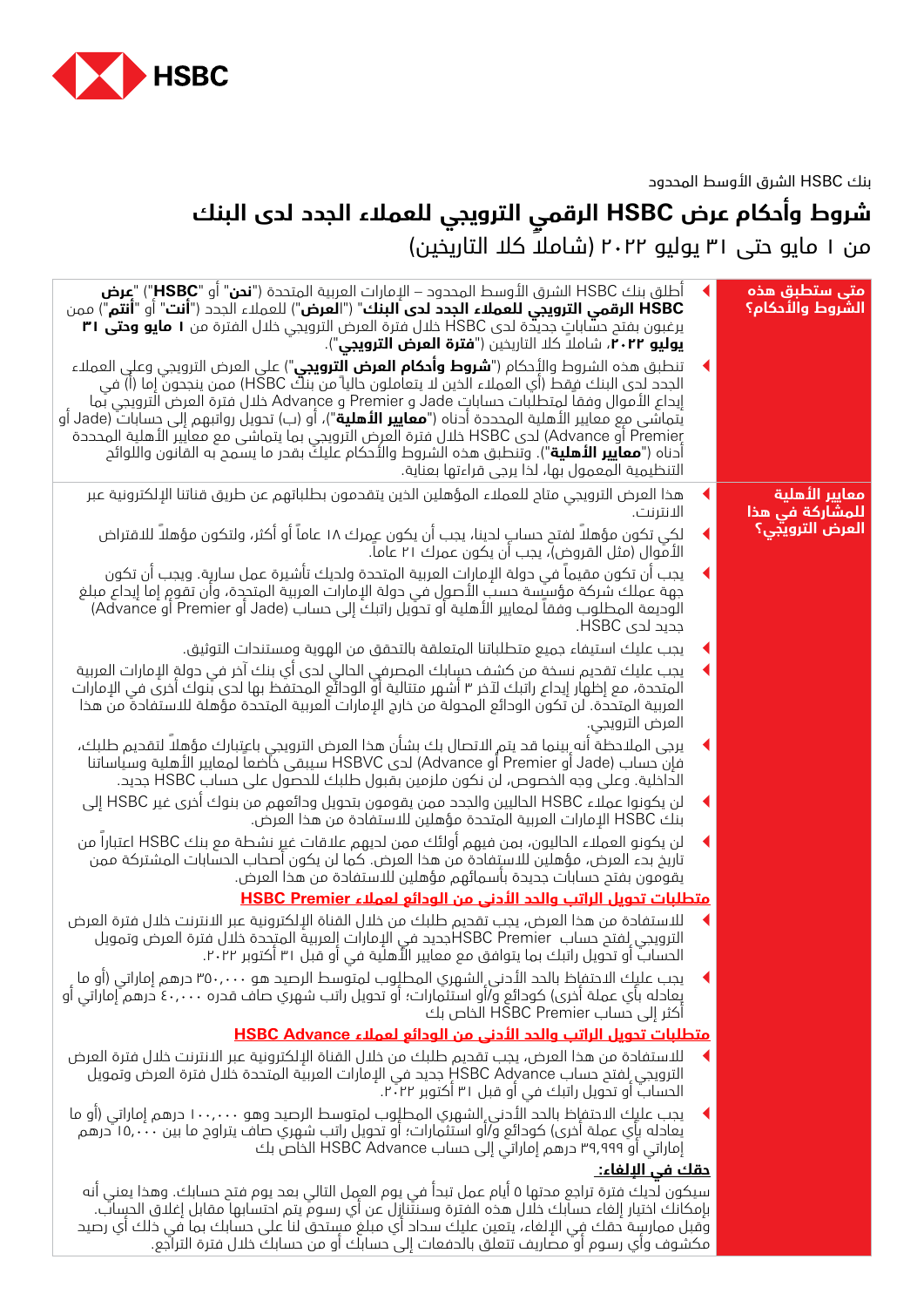| ما هو العرض وكيف<br>ستحصل عليه؟           | سيتم مكافأة العملاء المؤهلين لكل من معايير تحويل الرواتب والودائع ببطاقة هدية من Amazon.ae بقيمة<br>١,٠٠٠ درهم إماراتي لمرة واحدة فقط، بمجرد استيفائهم للشروط أدناه.                                                                                                                                                                                                                                                                                   |
|-------------------------------------------|--------------------------------------------------------------------------------------------------------------------------------------------------------------------------------------------------------------------------------------------------------------------------------------------------------------------------------------------------------------------------------------------------------------------------------------------------------|
|                                           | متى سأكون قادرا على الحصول على بطاقة الهدية من Amazon.ae؟                                                                                                                                                                                                                                                                                                                                                                                              |
|                                           | شريطة استيفائك لجميع المتطلبات المنصوص عليها في شروط وأحكام العرض الترويجي، ستكون مؤهلا<br>للحصول على بطاقة هدية من Amazon.ae بقيمة ١,٠٠٠ درهم إماراتي («العرض الترويجي») وفقا لما يلي:                                                                                                                                                                                                                                                                |
|                                           | <b>بعد ما يصل إلى ٩٠ يوماً تقويمياً</b> من الاحتفاظ بالرصيد المؤهل في حسابك لمدة <b>شهرين اثنين</b><br><b>متتاليين كحد أدنى</b> /أو تحويل رواتبك المؤهلة لشهرين اثنين متتاليين كُحد أدنى إلى حسابك.                                                                                                                                                                                                                                                    |
|                                           | يرجى قراءة بند <b>«إ</b> غلاق الحساب، عجم استيفاء شرط البيحاع، أو التحويل المتقطع للراتب» أدناه حيث أنه قد<br>يكون هناك حالاتُ لا تستمر فيها باستيفاء متطلبات الْحساب أو هذه الشروط والأحكام بحيث لا تكون مؤهلاً<br>للحصول على العرض.                                                                                                                                                                                                                  |
|                                           | كيف ستتمكن من الحصول على بطاقة الهدية من Amazon.ae؟                                                                                                                                                                                                                                                                                                                                                                                                    |
|                                           | بعد ما يصل إلى ٩٠ يوما تقويميا من استيفاء جميع المتطلِّبات، ستتلِّفي رسالة عبر البريد الإلكتروني من<br>HSBC تتضمن رمز بطاقة الهدية من Āmazon.ae ورابطاً لشروط وأحكام بطاقة الهدية من Aamzon.                                                                                                                                                                                                                                                           |
|                                           | اتبع الرابط الموجود في رسالة البريد الإلكترونية لاستخدام الرمز واسترداد مبلغ بطاقة الهدية إلى حساب<br>$-1$<br>Amazon.ae الخاص بڭ                                                                                                                                                                                                                                                                                                                       |
|                                           | تكون بطاقات الهدايا قابلة للاسترداد فقط للمشتريات المؤهلة على موقع Amazon.ae. كما تنطبق<br>$-\mathsf{I}^\mu$<br>قيود أخرى. ولا يمكن إعادة بيع أو استبدال أو استرداد مبلغ بطاقة الهدية، باستثناء ما يقتضيه القانون.<br>يرجى العودة إلى الشروط الكاملة: amazon.ae/gc-legal. يجب استخدام أرصدةٍ بطاقات الهدايا ِفي<br>غضون ١٠ سنَّوات من تاريخ الإصدار. ولا يمكنك تحويل بطاقات الهدايا بالقيمة أو الاسترداد نقدا. ولَا<br>توجد اي رسوم خدمة مستحقة الحفع. |
|                                           | إذا كان لديك أي أسئلة حول استرداد قيمة بطاقة الهدية الخاصة بك، يرجى زيارة /amazon.ae/gc<br>$-\xi$<br>.redeem                                                                                                                                                                                                                                                                                                                                           |
|                                           | يمكن استخدام هذا العرض بالتزامن مع عرض العملاء الجدد لدى البنك. إلا أنه غير صالح للاستخدام<br>بالتزامن مع أي عرض ترويجي آخر يقدمه HSBC لعملائه الحاليين أو الجدد، ويحتفظ HSBC بالحق المطلق<br>في تقرير ما إذا كنت مؤهلاً للاستفادة من هذا العرض الترويجي.                                                                                                                                                                                              |
| إغلاق الحساب وعدم<br>إستيفاء شرط الإيداع، | إذا قمت بإغلاق حسابك لحي HSBC في غضون أقل من ١٨٠ يوماً تقويمياً من أول إيداع للأموال أو<br>◀<br>الراتب في حسابك لحي HSBC، فعندئذ:                                                                                                                                                                                                                                                                                                                      |
| أو التحويل المتقطع                        | لن تكون مؤهلا للاستفادة من العرض إذا لم تكن قد استلمته بعد؛ أو                                                                                                                                                                                                                                                                                                                                                                                         |
| <u>للراتب</u>                             | إذا كنت قد حصلت على العرض، فإنه بنك HSBC يحتفظ بالحق في استرداد العرض من أي من حساباتك<br>أو بطاقاتك الائتمانية لدى HSBC بدون إشعار مسبق.                                                                                                                                                                                                                                                                                                              |
|                                           | إذا عجزت عن الاحتفاظ بالرصيد لمدة ٦ أشٍهر كحد أُدِني، أو إذاِ انخفض رصيدك إلى ما دون الحد الأدني<br>ألمنصوص عليه في معايير الأهلية اعتباراً من تاريخ أولَّ إيداع، أو إذا عجزت عن تحويل ستة دفعات متتألية<br>للراتيب بموجب معايير الأهلية المطلوبة، أو إذا كان هناكَ انقطاعٍ في تحويل راتبك خلال مدة تقل عن ١٨٠<br>يوما تقويميا من تاريخ أول تحويل للراتب إلى حسابك لحي HSBC، فعندئذ:                                                                   |
|                                           | لن تكون مؤهلا للاستفادة من العرض في حال لم تحصل بعد على العرض؛ أو                                                                                                                                                                                                                                                                                                                                                                                      |
|                                           | إذا كنت قد حصلت على العرض، فإنه يحق لبنك HSBC عندئذ الاحتفاظ بالحق في رد المبلغ من أي من<br>.<br>حساباتك أو بطاقاتك الائتمانية لحي HSBC بحون إشعار مسبق.                                                                                                                                                                                                                                                                                               |